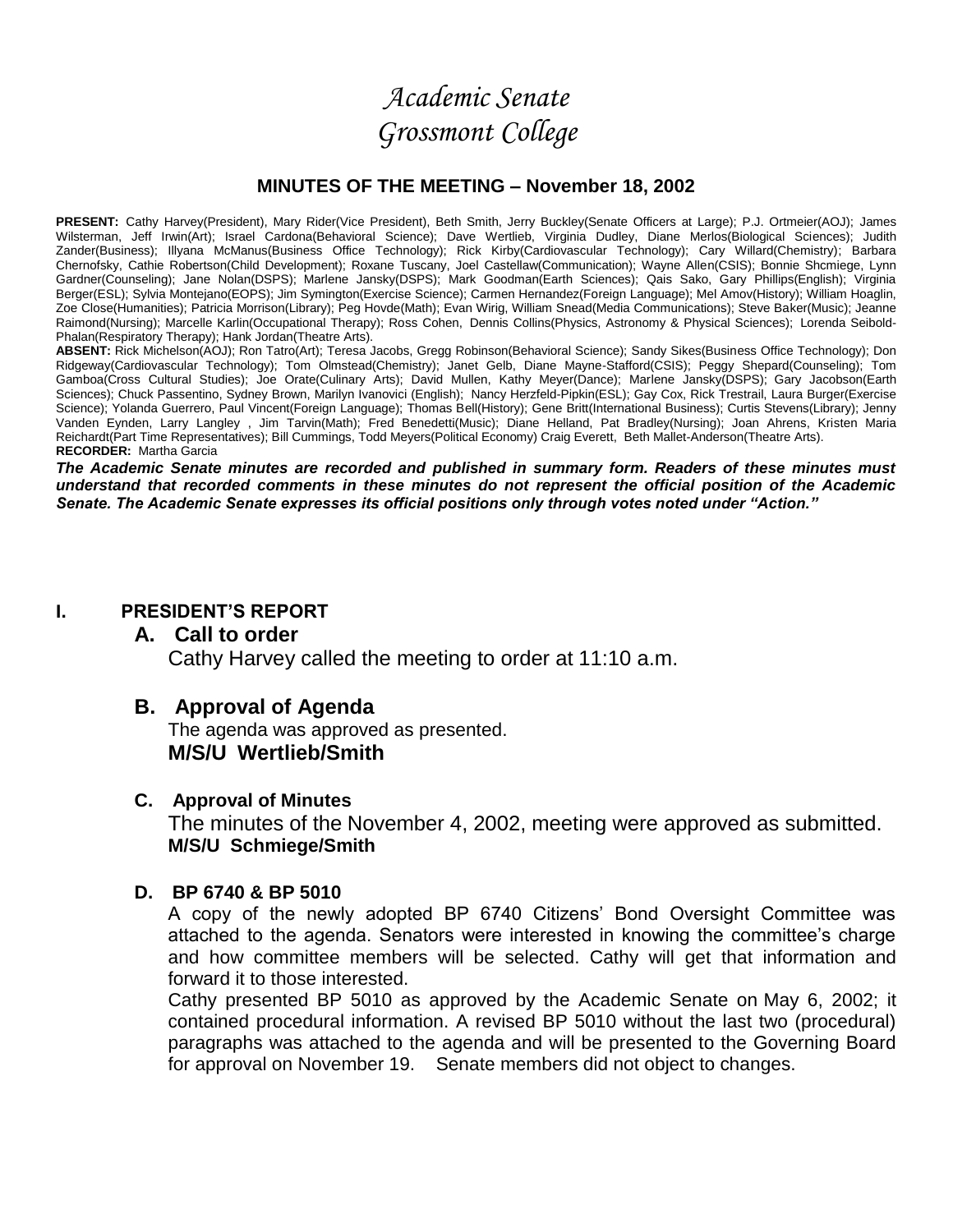# **II. ACTION ITEMS**

# **A. Incomplete Grade – Catalog Description**

### **Presented by Beth Smith**

Beth Smith presented the following statement developed as a replacement for the Incomplete Grade statement currently presented in the Grossmont College catalog.

Words in italics indicate the added language:

# **I** Incomplete- Incomplete academic work for

unforeseeable, emergency and justifiable reasons at the end of the term, may result in an "I" symbol being entered in the student's record. An incomplete grade may be given only after the student has contacted the instructor*; awarding of an "I" is at the discretion of the instructor.*

The "I" may be made up no later than one semester following the end of the term in which it was assigned. The "I" symbol shall not be used in calculating units attempted nor for grade points. A student may petition for extension of the time limit for removal of the incomplete. The petition must include evidence of approval from the instructor.

*Both the instructor and the student must complete and sign the Incomplete Grade Contract form. Procedural details are printed on the back of that form and on page \_\_\_\_\_ of the catalog.*

The statement was approved with no objections. **M/S/U Montejano/Robertson**

# **III. INFORMATION ITEMS**

# **A. Honor's Experience**

# **Presented by Israel Cardona**

Israel explained that the purpose of developing an Honor's Experience at Grossmont College is to provide highly motivated students who have demonstrated outstanding academic achievement the opportunity to:

- pursue their individual scholarly interests,
- participate in an intellectual community of students with a shared purpose of advancing scholarship, and
- enhance their ability to transfer to their preferred college/university and/or participation in an honor's program at their transfer institution.

Some supportive faculty members who have taught honor's courses shared their experiences in teaching these types of courses. Also, other faculty shared concerns.

Jim Fenningham distributed a handout entitled "University Transfer Agreements" that lists several universities and the areas in which students that have completed the honor's program are benefited.

After discussion, it was agreed that a resolution supporting the implementation of an Honor's Experience atGrossmont College be developed for senators' approval.

Dr. Suarez was present at the meeting, and he showed interested in the outcome of the Honor's Experience resolution. He suggested that the financial aspect of instituting an Honor's Experience be considered.